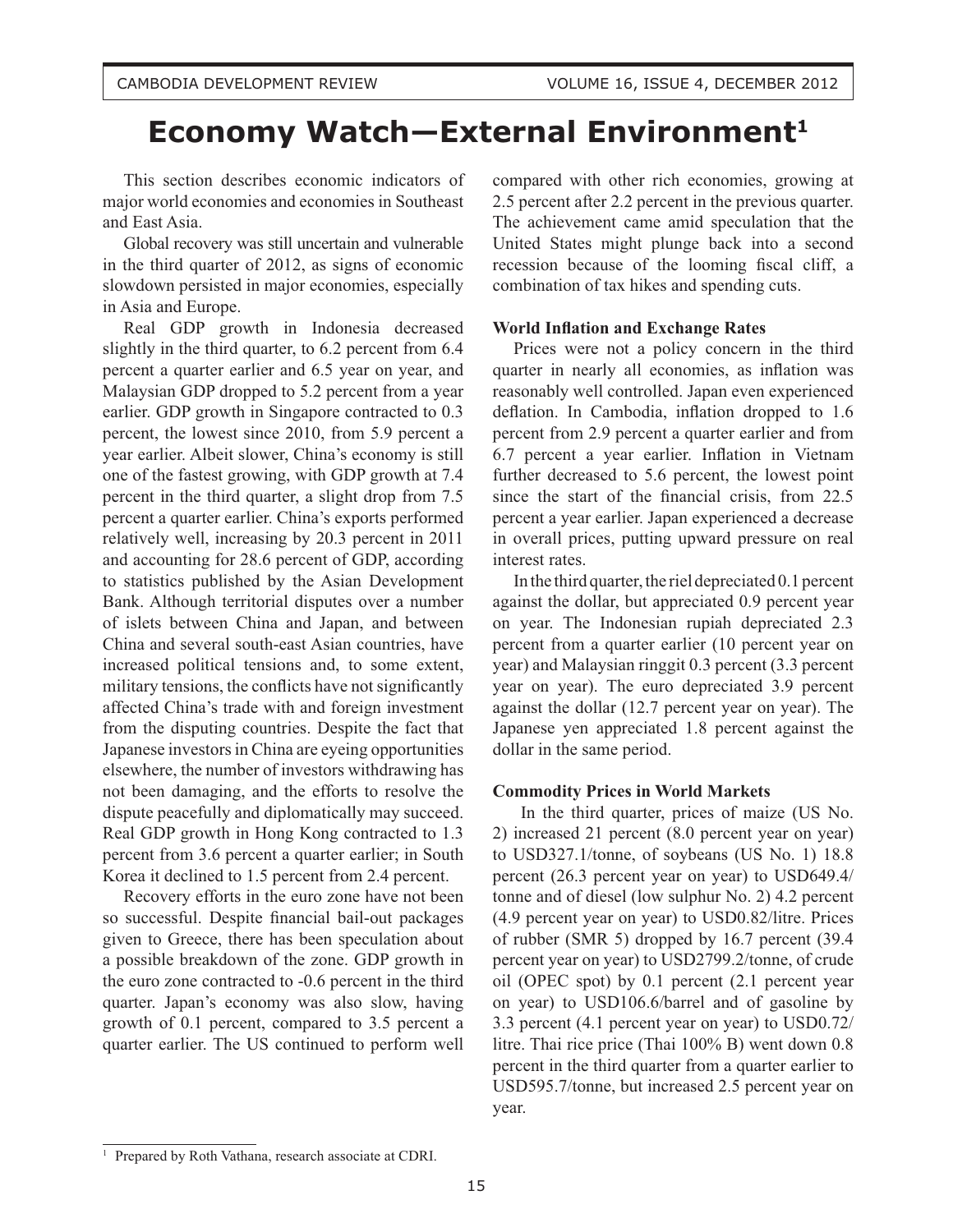CAMBODIA DEVELOPMENT REVIEW VOLUME 16, ISSUE 4, DECEMBER 2012

# **Economy Watch—External Environment**

**Table 1. Real GDP Growth of Selected Trading Partners, 2006–2012** (percentage increase over previous year)

|                                                                                  | 2006 | 2007 | 2008   | 2009   | 2010           | 2011           |                |                |           | 2012           |                          |                |
|----------------------------------------------------------------------------------|------|------|--------|--------|----------------|----------------|----------------|----------------|-----------|----------------|--------------------------|----------------|
|                                                                                  |      |      |        |        | Q <sub>4</sub> | O <sub>1</sub> | Q <sub>2</sub> | O <sub>3</sub> | <b>O4</b> | Q <sub>1</sub> | O <sub>2</sub>           | Q <sub>3</sub> |
| Selected ASEAN countries                                                         |      |      |        |        |                |                |                |                |           |                |                          |                |
| Cambodia                                                                         | 10.6 | 10.2 | 6.8    | 0.1    |                |                |                |                |           |                |                          |                |
| Indonesia                                                                        | 5.4  | 6.3  | 6.1    | 4.2    | 6.9            | 6.5            | 6.5            | 6.5            | 6.5       | 6.3            | 6.4                      | 6.2            |
| Malaysia                                                                         | 5.9  | 6.3  | 4.6    | $-2.4$ | 4.8            | 4.6            | 4.0            | 5.8            | 5.2       | 4.7            | 5.4                      | 5.2            |
| Singapore                                                                        | 7.7  | 7.7  | 1.1    | $-4.5$ | 12.0           | 8.3            | 0.9            | 5.9            | 3.6       | 1.6            | 1.9                      | 0.3            |
| Thailand                                                                         | 4.8  | 4.9  | 2.6    | 3.3    | 3.8            | 3.0            | 2.6            | 3.5            | $-9.0$    | 0.0            | 4.2                      | 3.3            |
| Vietnam                                                                          | 8.1  | 8.5  | 6.2    | 4.7    | 7.3            | 5.4            | 5.7            | 7.2            | 6.1       |                | $\overline{\phantom{a}}$ |                |
| Selected other Asian countries                                                   |      |      |        |        |                |                |                |                |           |                |                          |                |
| China                                                                            | 10.5 | 11.9 | 9.0    | 8.2    | 9.8            | 9.7            | 9.5            | 9.1            | 8.9       | 8.1            | 7.6                      | 7.4            |
| Hong Kong                                                                        | 6.6  | 6.4  | 2.4    | $-3.2$ | 6.2            | 7.2            | 5.1            | 4.3            | 3.0       | 4.2            | 3.6                      | 1.3            |
| South Korea                                                                      | 5.0  | 4.9  | 2.2    | $-1.0$ | 4.8            | 4.2            | 3.4            | 3.4            | 3.4       | 3.0            | 2.4                      | 1.5            |
| Taiwan                                                                           | 4.6  | 5.2  | 0.1    | $-3.6$ | 6.9            | 6.5            | 4.9            | 3.4            | 1.9       | 0.4            | $-0.2$                   | 1.0            |
| Selected industrial countries                                                    |      |      |        |        |                |                |                |                |           |                |                          |                |
| Euro-12                                                                          | 2.7  | 2.9  | 0.9    | $-3.8$ | 2.0            | 2.5            | 1.6            | 1.4            | 0.7       | 0.0            | $-0.4$                   | $-0.6$         |
| Japan                                                                            | 2.1  | 2.0  | $-0.7$ | $-5.4$ | 2.2            | $-1.0$         | $-1.0$         | 0.0            | $-1.0$    | 2.8            | 3.5                      | 0.1            |
| <b>United States</b>                                                             | 3.3  | 2.2  | 1.1    | $-2.5$ | 2.8            | 2.3            | 1.5            | 1.6            | 1.6       | 2.1            | 2.2                      | 2.5            |
| Sources: International Monetary Fund, Economist and countries' statistic offices |      |      |        |        |                |                |                |                |           |                |                          |                |

**Table 2. Inflation Rate of Selected Trading Partners, 2006–2012** (percentage price increase over previous year—period averages)

|                                                                                      | 2006 | 2007 | 2008 | 2009   | 2010 | 2011 |      |                |        | 2012           |     |                |
|--------------------------------------------------------------------------------------|------|------|------|--------|------|------|------|----------------|--------|----------------|-----|----------------|
|                                                                                      |      |      |      |        | Q4   | Q1   | Q2   | O <sub>3</sub> | Q4     | Q <sub>1</sub> | Q2  | Q <sub>3</sub> |
| Selected ASEAN countries                                                             |      |      |      |        |      |      |      |                |        |                |     |                |
| Cambodia                                                                             | 4.7  | 10.5 | 19.7 |        | 3.3  | 3.6  | 6.2  | 6.7            | 4.9    | 5.5            | 2.9 | 1.6            |
| Indonesia                                                                            | 13.4 | 6.4  | 10.1 | 4.7    | 6.3  | 6.8  | 5.9  | 4.7            | 4.1    | 3.8            | 4.5 | 4.5            |
| Malaysia                                                                             | 3.7  | 2.0  | 5.3  | 0.4    | 2.1  | 2.8  | 3.3  | 3.4            | 3.2    | 2.3            | 1.7 | 1.4            |
| Singapore                                                                            | 1.0  | 2.1  | 6.5  | 0.5    | 4.0  | 5.2  | 4.7  | 5.5            | 5.5    | 4.9            | 5.2 | 4.2            |
| Thailand                                                                             | 4.7  | 2.2  | 5.5  | $-0.9$ | 2.0  | 3.0  | 4.1  | 4.1            | 4.0    | 3.4            | 2.6 | 2.9            |
| Vietnam                                                                              | 7.7  | 8.3  | 23.3 | 7.3    | 10.9 | 12.8 | 19.4 | 22.5           | 19.8   | 16.0           | 8.6 | 5.6            |
| Selected other Asian countries                                                       |      |      |      |        |      |      |      |                |        |                |     |                |
| China                                                                                | 1.5  | 4.8  | 5.9  | $-0.8$ | 4.7  | 5.1  | 5.7  | 6.3            | 4.6    | 3.8            | 2.9 | 1.9            |
| Hong Kong                                                                            | 2.2  | 2.0  | 4.3  | $-0.3$ | 2.9  | 4.0  | 5.1  | 6.5            | 5.7    | 5.2            | 4.2 | 3.1            |
| South Korea                                                                          | 2.4  | 2.5  | 4.6  | 2.8    | 3.6  | 4.4  | 4.2  | 4.8            | 4.1    | 2.9            | 2.4 | 1.6            |
| Taiwan                                                                               | 0.6  | 1.8  | 3.2  | $-1.1$ | 1.1  | 1.3  | 1.6  | 1.3            | 1.4    | 1.3            | 1.6 | 3.0            |
| Selected industrial countries                                                        |      |      |      |        |      |      |      |                |        |                |     |                |
| Euro-12                                                                              | 2.1  | 2.1  | 3.3  | 0.4    | 2.0  | 2.5  | 2.7  | 2.7            | 2.9    | 2.7            | 2.5 | 2.5            |
| Japan                                                                                | 0.5  | 0.1  | 1.4  | $-1.3$ | 0.1  | 0.0  | 0.3  | 0.2            | $-0.3$ | 0.3            | 0.2 | $-0.4$         |
| <b>United States</b>                                                                 | 3.2  | 2.9  | 3.8  | $-0.4$ | 1.3  | 2.1  | 3.5  | 3.8            | 3.3    | 2.8            | 1.9 | 1.7            |
| Sources: International Monetary Fund, Economist and National Institute of Statistics |      |      |      |        |      |      |      |                |        |                |     |                |

**Table 3. Exchange Rates against US Dollar of Selected Trading Partners, 2007–2012** (period averages)

|                                                                               | 2007    | 2008                | 2009      | 2010    | 2011           |                |                                                            |         | 2012           |                |                |
|-------------------------------------------------------------------------------|---------|---------------------|-----------|---------|----------------|----------------|------------------------------------------------------------|---------|----------------|----------------|----------------|
|                                                                               |         |                     |           |         | O <sub>1</sub> | O <sub>2</sub> | O <sub>3</sub>                                             | O4      | O <sub>1</sub> | O <sub>2</sub> | Q <sub>3</sub> |
| Selected ASEAN countries                                                      |         |                     |           |         |                |                |                                                            |         |                |                |                |
| Cambodia (riel)                                                               | 4062.70 | 4054.20             | 4140.48   | 4187.09 | 4041.90        | 4044.89        | 4095.66                                                    | 4071.89 | 4045.98        | 4054.26        | 4060.21        |
| Indonesia (rupiah)                                                            | 9419.00 | 9699.00             | 10413.83  | 9089.94 | 8902.02        | 8593.94        | 8625.83                                                    | 8985.65 | 9078.63        | 9281.28        | 9490.25        |
| Malaysia (ringgit)                                                            | 3.30    | 3.30                | 3.52      | 3.22    | 3.05           | 3.02           | 3.02                                                       | 3.15    | 3.06           | 3.11           | 3.12           |
| Singapore (S\$)                                                               | 1.51    | 1.42                | 1.45      | 1.36    | 1.28           | 1.24           | 1.23                                                       | 1.29    | 1.26           | 1.26           | 1.25           |
| Thailand (baht)                                                               | 32.22   | 33.36               | 34.34     | 31.73   | 30.56          | 30.28          | 30.15                                                      | 30.98   | 31.00          | 31.28          | 31.34          |
| Vietnam (dong)                                                                |         | 16.030.00 16.382.00 | 17.725.24 |         |                |                | 19200.79 20,273.83 20,693.58 20,699.60 20,997.70 20,971.18 |         |                |                |                |
| Selected other Asian countries                                                |         |                     |           |         |                |                |                                                            |         |                |                |                |
| China (yuan)                                                                  | 8.03    | 6.94                | 6.83      | 6.76    | 6.58           | 6.50           | 6.42                                                       | 6.36    | 6.31           | 6.33           | 6.35           |
| Hong Kong (HK\$)                                                              | 7.80    | 7.78                | 7.75      | 7.77    | 7.79           | 7.78           | 7.79                                                       | 7.78    | 7.76           | 7.76           | 7.76           |
| South Korea (won)                                                             | 929.04  | 1137.23             | 1277.76   | 1156.32 | 1120.19        | 1084.27        | 1084.90                                                    | 1144.87 | 1131.17        | 1152.59        | 1132.85        |
| Taiwan (NT\$)                                                                 | 32.85   | 31.54               | 33.04     |         | 29.30          | 28.86          | 29.19                                                      | 30.26   | 29.68          | 29.62          | 29.82          |
| Selected industrial countries                                                 |         |                     |           |         |                |                |                                                            |         |                |                |                |
| Euro-12 (euro)                                                                | 0.70    | 0.84                | 0.72      | 0.76    | 0.73           | 0.70           | 0.71                                                       | 0.74    | 0.76           | 0.77           | 0.80           |
| Japan (yen)                                                                   | 117.80  | 102.46              | 93.60     | 87.80   | 82.33          | 81.66          | 77.86                                                      | 77.78   | 79.30          | 80.07          | 78.60          |
| Sources: International Monetary Fund, Economist and National Bank of Cambodia |         |                     |           |         |                |                |                                                            |         |                |                |                |

#### **Table 4. Selected Commodity Prices on World Market, 2007–2017** (period averages)

|                                                                                     | 2007    | 2008    | 2009    | 2010    | 2011           |         |                |         | 2012           |                |                |
|-------------------------------------------------------------------------------------|---------|---------|---------|---------|----------------|---------|----------------|---------|----------------|----------------|----------------|
|                                                                                     |         |         |         |         | O <sub>1</sub> | Q2      | Q <sub>3</sub> | O4      | Q <sub>1</sub> | Q <sub>2</sub> | Q <sub>3</sub> |
| Maize (USNo.2)-USA<br>(USD/tonne)                                                   | 149.08  | 218.15  |         | 169.90  | 280.32         | 311.63  | 302.79         | 270.77  | 277.50         | 270.46         | 327.14         |
|                                                                                     |         |         | 167.31  |         |                |         |                |         |                |                |                |
| Palm oil—north-west Europe<br>(USD/tonne)                                           | 707.68  | 912.23  | 686.84  | 834.75  | 1251.00        | 1147.00 | 1079.00        | 1024.67 | 1106.67        | 1133.0         |                |
| Rubber SMR 5 (USD/tonne)                                                            | 2202.30 | 2586.30 | 1884.84 | 3152.17 | 5278.03        | 4968.77 | 4617.57        | 3658.00 | 3701.17        | 3361.0         | 2799.23        |
| Rice (Thai $100\%$ B)—<br>Bangkok (USD/tonne)                                       | 305.36  | 615.32  | 524.47  | 456.67  | 528.25         | 514.33  | 581.3          | 610.33  | 549.00         | 600.3          | 595.67         |
| Soybeans (US No.1)-USA<br>(USD/tonne)                                               | 294.59  | 460.41  | 414.03  | 375.38  | 537.24         | 525.66  | 513.98         | 454.83  | 490.79         | 546.5          | 649.36         |
| Crude oil—OPEC spot (USD/<br>barrel)                                                | 69.25   | 95.44   | 60.50   | 71.61   | 100.70         | 113.31  | 108.91         | 109.1   | 117.3          | 106.7          | 106.6          |
| Gasoline—US Gulf Coast<br>(cents/litre)                                             | 53.58   | 62.22   | 42.91   | 49.83   | 67.92          | 78.73   | 74.63          | 68.50   | 78.97          | 74.0           | 71.56          |
| Diesel(low sulphur $No.2$ )—<br>US Gulf Coast (cents/litre)                         | 55.51   | 76.20   | 43.05   | 51.62   | 72.47          | 75.72   | 77.27          | 77.31   | 83.75          | 77.8           | 81.09          |
| Sources: Food and Agriculture Organisation and US Energy Information Administration |         |         |         |         |                |         |                |         |                |                |                |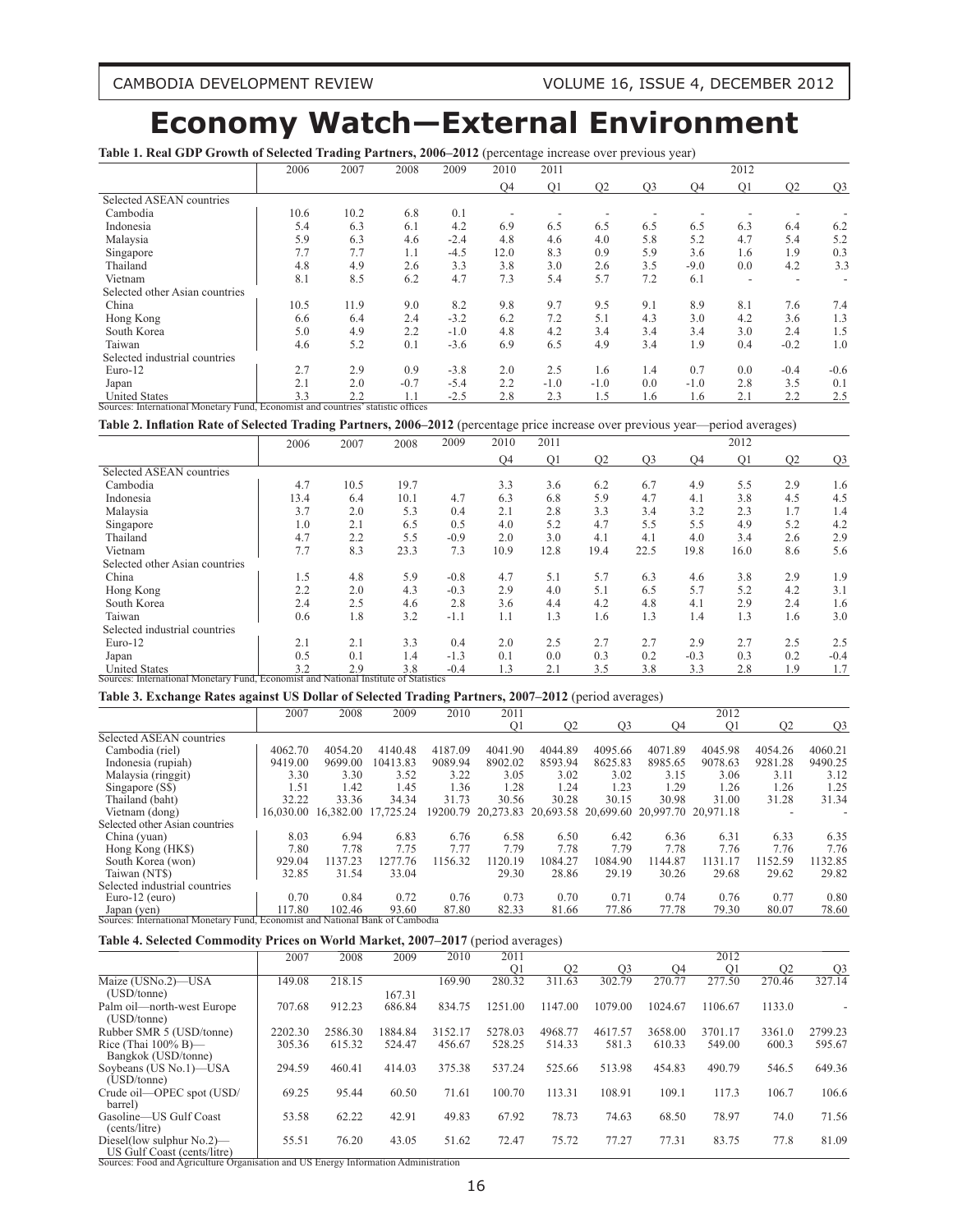# **Economy Watch—Domestic Performance1**

# **Main Economic Activities**

Fluctuation and uncertainty in the global economy continued to affect Cambodia's growth and recovery, especially in major growth-driving sectors. The still struggling recovery in the euro zone, the looming fiscal cliff in the US and the slowdown in major economies in Asia might explain the relatively slow growth in main economic activities of the country in the third quarter of 2012.

Although the total value of private investment projects approved increased by 57.1 percent in the third quarter from a quarter earlier, it went down 84.4 percent year on year to USD428.8 m. Investment in agriculture rose by 105.8 percent from a quarter earlier (34.9 percent year on year). Investment in industry increased by 49.4 percent in the third quarter from the preceding quarter to USD259.9 m, but year on year dropped by 89 percent. In the same period, investment in services decreased by 88.3 percent (99.2 percent year on year) to USD2.1 m. No investment was made in hotels and tourism. Investment in garments— accounting for 41.3 percent of total investment approved in industry and one of the main export commodities—increased 9.9 percent from a quarter earlier, but declined by 2.3 percent year on year. Real estate has not fully recovered to its pre-crisis level, as construction value continued to fluctuate. In the third quarter, the value of villas and houses dropped 72.5 percent from a quarter earlier (82.8 percent year on year) to USD18.3 m and of flats by 71.9 percent (31.6 percent year on year) to USD61.6 m. The value of "other" rose by 98.5 percent from the preceding quarter (85.7 percent year on year). In the same period, the number of tourist arrival continued its upward trend, increasing 7.8 percent (17.3 percent year on year) to 821,000.

Total exports declined by 10.1 percent in the third quarter (9.6 percent rise year on year) to UDS1596 m; garment exports dropped by 9.9 percent (3.4 percent increase year on year) to USD1329 m. Garment exports to the US (42.6 percent of all garment exports) decreased by 9.7 percent (8.5 percent year on year) to USD566.6 m, whereas exports to the EU (34.8 percent of garment exports) declined 8.2 percent, but year on year increased by 16.4 percent to USD462.7 m. Agricultural exports, accounting for 5.4 percent of total exports, went down 15 percent in the third quarter from the previous quarter (13 percent year on year) to USD86.1 m; exports of rubber declined by 0.6 percent (17.8 percent year on year), of wood by 66.9 percent (74.5 percent year on year) and of fish by 42.9 percent (71.4 percent year on year). Rice exports decreased by 15.5 percent to USD31.7 m, but year on year rose by 41.5 percent. In the same period, total imports increased by 6.9 percent (32.7 percent year on year) to USD2015 m; imports of gasoline went up 1.7 percent (5.7 percent year on year), of diesel 9.2 percent (16.3 percent year on year) and of construction materials 17 percent (42.2 percent year on year).

### **Public Finance**

Continued efforts to strengthen revenue collection and reduce wasteful government spending should remain on the agenda. Although the government budget fluctuated on a quarterly basis in the third quarter of 2012, year on year the trend was satisfactory. Total revenue declined 7.1 percent in the third quarter from a quarter earlier (25.9 percent increase year on year) to KHR1900.8 bn. Current revenue dropped by 6.9 percent (20 percent rise year on year); revenue from taxes decreased by 9.4 percent, but year on year increased by 18.8 percent to KHR1560.7 bn. In the same period, total expenditure went up 21.7 percent (27.7 percent year on year) to KHR2951.3 bn. Cambodia's ASEAN chairmanship partly explained the increased spending. Capital expenditure rose by 66.8 percent (49.1 percent year on year)—a sign that the government has increasingly spent on construction and rehabilitation of infrastructure. Current expenditure increased by 2.8 percent from a quarter earlier (16.4 percent year on year) to KHR1756.7 bn; expenditure on wages dropped 9.3 percent (4.4 percent increase year on year) and on subsidies and social assistance by 10.2 percent (42.9 percent year on year).

<sup>&</sup>lt;sup>1</sup> Prepared by Roth Vathana, research associate, Sry Bopharath and Pon Dorina, research assistants, at CDRI.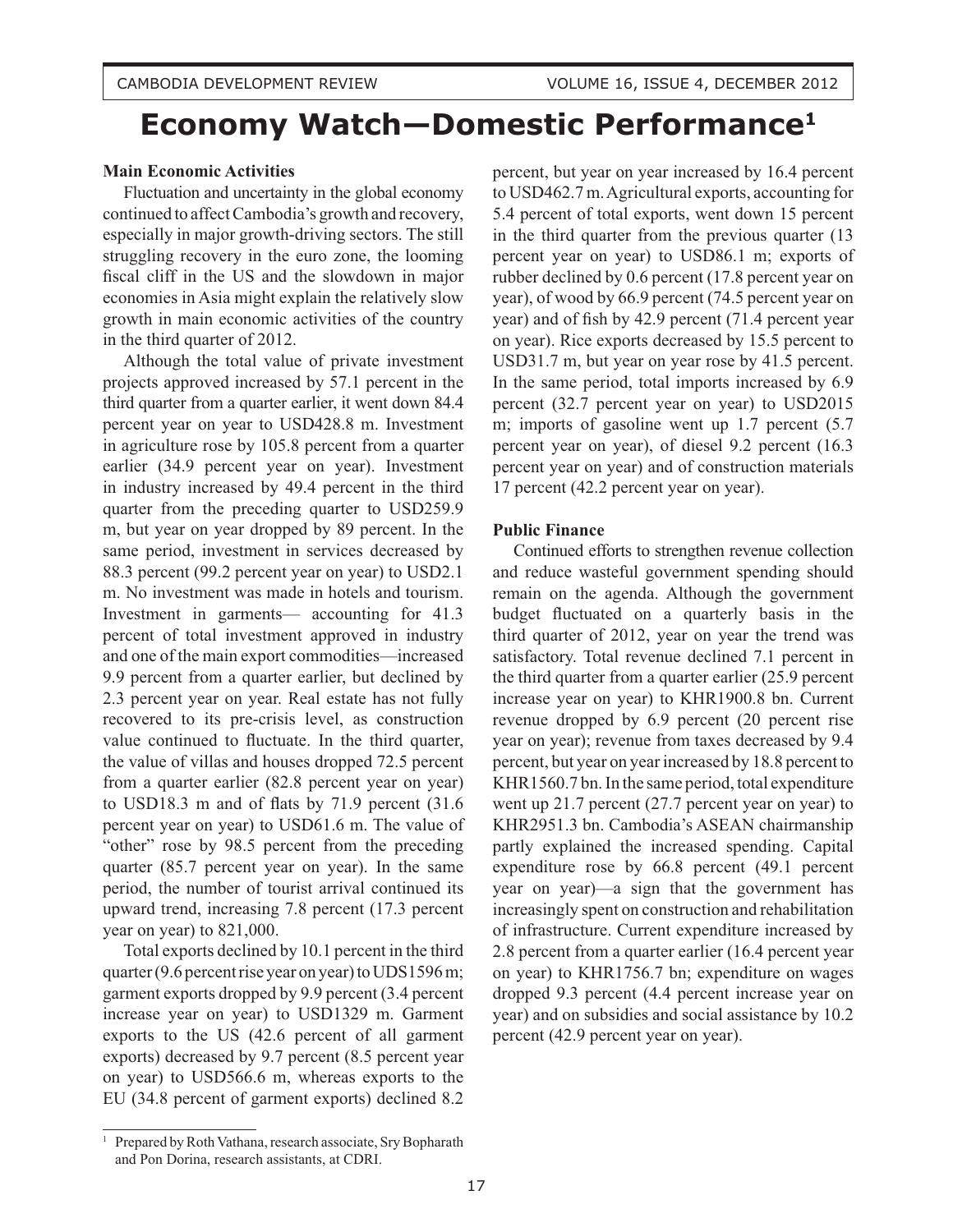# **Inflation and Foreign Exchange Rates**

Inflation was manageable. In the third quarter, overall prices in Phnom Penh increased by 1.6 percent from a year earlier; food and non-alcoholic beverages rose by 1.3 percent and transportation by 1.1 percent. The riel depreciated 0.2 percent against the dollar, but year on year appreciated 0.9 percent. In the third quarter the price of gold increased by 2.0 percent from a quarter earlier (3.1 percent decrease year on year) to USD198.3/chi and of diesel by 11.8 percent (1.2 percent rise year on year). The price of gasoline declined by 1.1 percent, but year on year increased 0.1 percent.

# **Monetary Developments**

In the second quarter, net foreign assets rose by 0.4 percent from a quarter earlier (3.5 percent year on year) to KHR18729.6 bn and net domestic assets by 27.5 percent (102.7 percent year on year) to KHR7922.3 bn. Total liquidity increased by 21.1 percent year on year, money by 9.4 percent and quasi-money by 23.4 percent.

# **Poverty Situation**

CDRI's regular quarterly survey of vulnerable workers, which was conducted November 6-21 2012, showed an increase in daily earnings for most vulnerable worker groups compared to the same period of the previous year. This included cyclo drivers, porters, small vegetable traders, waiters/ waitresses, rice-field workers, garment workers, motor taxi drivers and construction workers. Among these, small vegetable traders' earnings rose the most.

The average real daily earnings of cyclo drivers rose 12.5 percent to KHR10,454 in November. Their average daily consumption was KHR5481.4. Ninety percent of interviewed cyclo drivers rented their cyclo, and only 11.4 percent were members of the cyclo association.

The average daily earnings of porters rose by 9.5 percent from the same period in 2011 to KHR12,574; their expenses dropped by 0.7 percent, from KHR7238.6 to KHR7184.8/day. Ninety-five percent said that they rented their house, which had an average of seven people. Among the interviewed porters, 97.5 percent were the main income earners in their family.

Motor taxi drivers' average daily incomes increased 1.0 percent, from KHR12,256 to KHR13,042. On average they had worked in this occupation for three years, for 8.4 hours per day. Of motor taxi drivers interviewed, 25 percent were in debt an average of KHR713,920. Ninety-five percent of them stated that increases in food prices had the most direct impact on them.

Unskilled construction workers' average real daily earnings increased 15.4 percent, from KHR9859 to KHR11,375, while skilled construction workers' incomes decreased 4.4 percent from KHR14,930. Only 5 percent of skilled construction workers knew about the construction workers association, and none of them were members.

Small vegetable traders' daily earnings increased 49 percent to KHR10,542 in November. All of the traders interviewed were the breadwinners for an average five people in their families.

Rice-field workers' daily incomes went up 9.9 percent to KHR5000. Among the interviewed workers, 35 percent didn't have their own land, 60 percent had one hectare and the other 5 percent had three hectares. Rice-field workers had the lowest daily total expenditure: KHR2388.

The average real daily earnings of scavengers dropped by 9.3 percent in November compared with the previous year. Their daily total expenditure was KHR5262, including KHR3846 for food. Twentyfive percent of interviewed scavengers migrated to Phnom Penh or Siem Reap alone; the other 75 percent came with their families.

The average real daily earnings of garment workers rose by 4.9 percent compared with November 2011. Before working in their current occupation, 7.5 percent went to private training, 11.7 percent received training at home and 52.5 percent were trained in the factory; the other 28.3 percent had no skill. They spent KHR4154 for their daily food and in the last three months had saved an average KHR161,797. Forty-eight percent were union members of the Free Workers, Khmer Youth and Kamkor Kampuchea. Eighty-five percent were optimistic about their current factory. If the factory closed, 65 percent would look for other jobs in Phnom Penh, while 31 percent would return home and 4 percent didn't know what they would do.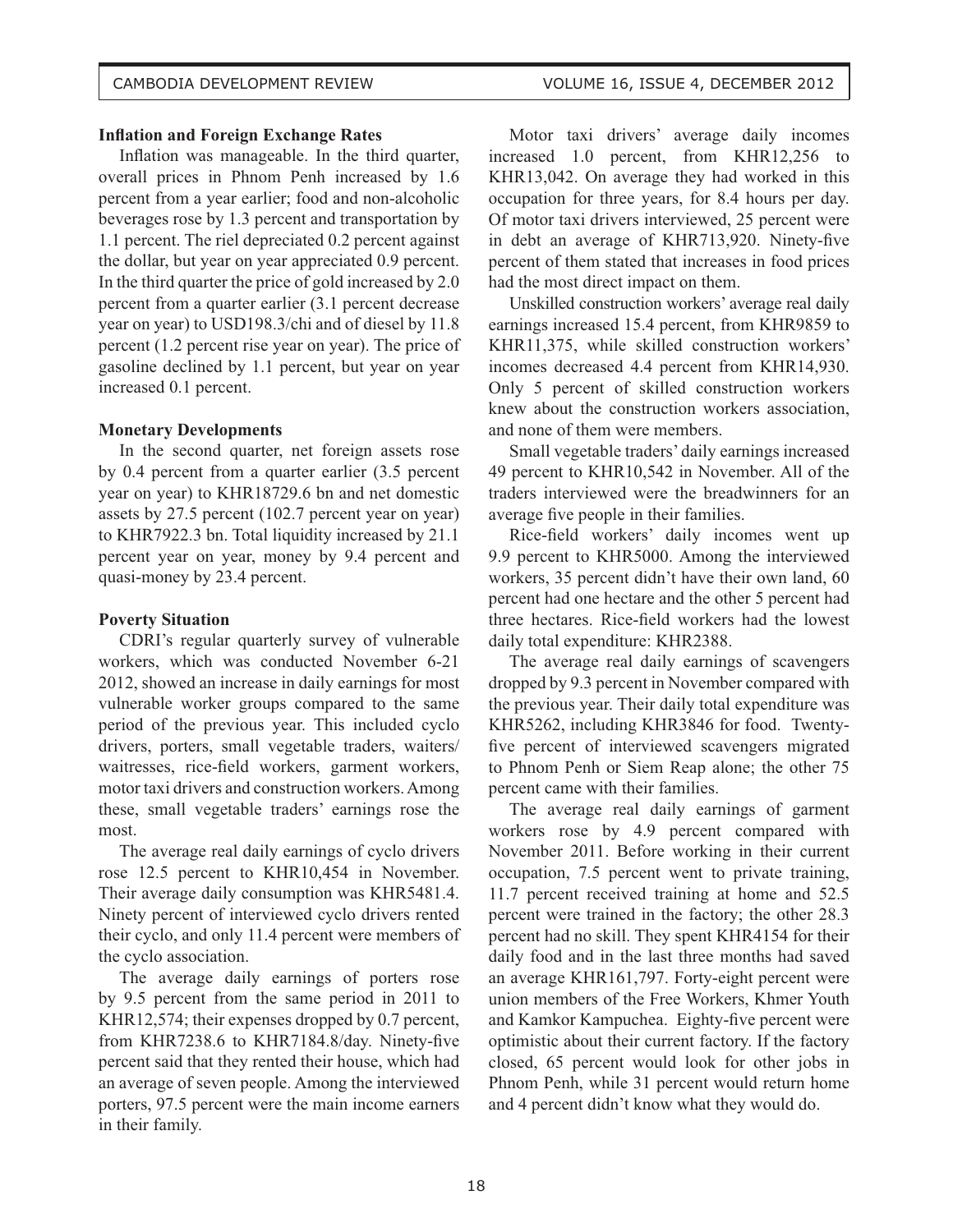# CAMBODIA DEVELOPMENT REVIEW VOLUME 16, ISSUE 4, DECEMBER 2012

#### **Table 1. Private Investment Projects Approved, 2006–12\***

|                                                                            | . .    |        |                 |         |                                         |                      |                |                |         |       |                |                |
|----------------------------------------------------------------------------|--------|--------|-----------------|---------|-----------------------------------------|----------------------|----------------|----------------|---------|-------|----------------|----------------|
|                                                                            | 2006   | 2007   | 2008            | 2009    | 2010                                    | 2011                 |                |                |         | 2012  |                |                |
|                                                                            |        |        |                 |         |                                         | O <sub>1</sub>       | Q <sub>2</sub> | O <sub>3</sub> | O4      | Q1    | Q <sub>2</sub> | Q <sub>3</sub> |
|                                                                            |        |        |                 |         |                                         | Fixed Assets (USD m) |                |                |         |       |                |                |
| Agriculture                                                                | 498.0  | 135.6  | 92.0            | 615.0   | 530.68                                  | 4.1                  | 156.4          | 123.9          | 440.6   | 154.7 | 81.2           | 167.1          |
| Industry                                                                   | 365.3  | 709.1  | 724.9           | 818.5   | 403.66                                  | 67.1                 | 257.1          | 2361.0         | 174.9   | 208.7 | 173.7          | 259.5          |
| Garments                                                                   | 89.4   | 170.7  | 142.8           | 90.1    | 122.81                                  | 57.1                 | 108.4          | 109.7          | 118.7   | 139.4 | 97.5           | 107.2          |
| Services                                                                   | 2939.1 | 1742.5 | 10,003.2        | 4432.0  | 1337.34                                 | 209.5                | 2229.2         | 264.1          | 722.6   | 50.9  | 18.0           | 2.1            |
| Hotels and tourism                                                         | 345.0  | 1048.3 | 8758.1          | 3980.1  | 1105.14                                 | 107.9                | 2221.9         | 264.1          | 257.0   | 50.9  | 0.0            | 0.0            |
| Total                                                                      | 3802.4 |        | 2587.2 10.570.9 | 5865.5  | 2271.7                                  | 280.72               | 2642.7         | 2748.9         | 1338.1  | 414.4 | 273.0          | 428.8          |
|                                                                            |        |        |                 |         | Percentage change from previous quarter |                      |                |                |         |       |                |                |
| Total                                                                      |        |        |                 |         |                                         | $-77$                | 8.41           | -4             | $-51.3$ | $-69$ | $-33.9$        | 55.6           |
|                                                                            |        |        |                 |         | Percentage change from previous year    |                      |                |                |         |       |                |                |
| Total                                                                      | 246.6  | $-32$  | 308.6           | $-44.5$ | $-61.3$                                 | $-24.8$              | 643.2          | 753            | 9.6     | 48.4  | $-89.6$        | $-84.4$        |
| *Including expansion project approvals. Source: Cambodian Investment Board |        |        |                 |         |                                         |                      |                |                |         |       |                |                |

### **Table 2. Value of Construction Project Approvals in Phnom Penh, 2006–12**

|                                                                         | 2006   | 2007  | 2008   | 2009    | 2010                                    | 2011             |                |                |         | 2012           |                |                |
|-------------------------------------------------------------------------|--------|-------|--------|---------|-----------------------------------------|------------------|----------------|----------------|---------|----------------|----------------|----------------|
|                                                                         |        |       |        |         |                                         | O1               | O <sub>2</sub> | O <sub>3</sub> | O4      | O <sub>1</sub> | O <sub>2</sub> | Q <sub>3</sub> |
|                                                                         |        |       |        |         |                                         | USD <sub>m</sub> |                |                |         |                |                |                |
| Villas and houses                                                       | 33.1   | 79.1  | 154.7  | 64.3    | 36.2                                    | 4.1              | 5.9            | 106.3          | 60.9    | 64.8           | 66.6           | 18.3           |
| Flats                                                                   | 213.3  | 297.2 | 221.6  | 149.6   | 183.8                                   | 16.1             | 22.8           | 90.0           | 58.5    | 60.8           | 219.3          | 61.6           |
| Other                                                                   | 76.8   | 259.6 | 740.9  | 227.3   | 269.7                                   | 23.6             | 48.7           | 51.1           | 29.3    | 197.2          | 47.8           | 94.9           |
| Total                                                                   | 323.3  | 635.8 | 1117.0 | 441.2   | 489.8                                   | 43.8             | 77.4           | 247.4          | 148.7   | 322.8          | 333.6          | 174.9          |
|                                                                         |        |       |        |         | Percentage change from previous quarter |                  |                |                |         |                |                |                |
| Total                                                                   |        |       |        |         |                                         |                  | 76.7           | 219.7          | $-39.9$ | 117.1          | 3.3            | $-47.6$        |
|                                                                         |        |       |        |         | Percentage change from previous year    |                  |                |                |         |                |                |                |
| Total                                                                   | $-9.9$ | 96.7  | 75.7   | $-60.5$ |                                         | $-14.8$          | $-61.7$        | 215.6          | 40.29   | 637.1          | 331.1          | $-29.3$        |
| Source: Department of Cadastre and Geography of Phnom Penh municipality |        |       |        |         |                                         |                  |                |                |         |                |                |                |

#### **Table 3. Foreign Visitor Arrivals, 2005–12**

|                             | 2006   | 2007   | 2008   | 2009   | 2010                                    | 2011      |         |                |       | 2012           |                |                |
|-----------------------------|--------|--------|--------|--------|-----------------------------------------|-----------|---------|----------------|-------|----------------|----------------|----------------|
|                             |        |        |        |        |                                         | O1        | O2      | O <sub>3</sub> | O4    | O <sub>1</sub> | O <sub>2</sub> | Q <sub>3</sub> |
|                             |        |        |        |        |                                         | Thousands |         |                |       |                |                |                |
| By air                      | 1029.0 | 1296.5 | 1239.4 | 1111.7 | 1304.3                                  | 427.4     | 286.9   | 335.3          | 430.7 | 513.6          | 317.1          | 370.5          |
| By land and water           | 672.9  | 718.6  | 881.9  | 999.7  | 1094.6                                  | 351.0     | 319.6   | 364.5          | 366.3 | 481.5          | 424.3          | 450.3          |
| Total                       | 1701.9 | 2015.1 | 2121.3 | 2111.5 | 2398.9                                  | 778.4     | 606.5   | 699.8          | 797.1 | 995.2          | 761.4          | 820.9          |
|                             |        |        |        |        | Percentage change from previous quarter |           |         |                |       |                |                |                |
| Total                       |        |        |        |        | $\overline{\phantom{a}}$                | 10.4      | $-22.1$ | 15.4           | 13.9  | 24.9           | $-23.5$        | 7.8            |
|                             |        |        |        |        | Percentage change from previous year    |           |         |                |       |                |                |                |
| Total                       | 19.7   | 28.4   | 5.3    | 0.5    | 13.6                                    | 13.9      | 12.8    | 20.2           | 13.0  | 27.8           | 25.5           | 17.3           |
| Source: Ministry of Tourism |        |        |        |        |                                         |           |         |                |       |                |                |                |

### **Table 4. Exports and Imports, 2006–12**

|                                                                                                                                                 | 2006     | 2007     | 2008      | 2009      | 2010                                    | 2011             |          |                |                | 2012           |          |                |
|-------------------------------------------------------------------------------------------------------------------------------------------------|----------|----------|-----------|-----------|-----------------------------------------|------------------|----------|----------------|----------------|----------------|----------|----------------|
|                                                                                                                                                 |          |          |           |           |                                         | Q1               | Q2       | Q <sub>3</sub> | Q <sub>4</sub> | Q <sub>1</sub> | Q2       | Q <sub>3</sub> |
|                                                                                                                                                 |          |          |           |           |                                         | USD <sub>m</sub> |          |                |                |                |          |                |
| Total exports                                                                                                                                   | 2810.9   | 3050.3   | 3097.8    | 2901.6    | 3630.2                                  | 1017.7           | 1132     | 1455.6         | 1324.2         | 1280.1         | 1775.9   | 1595.8         |
| Of which: Garments                                                                                                                              | 2698.8   | 2938.9   | 2986.2    | 2565.3    | 3223.4                                  | 880.48           | 964.15   | 1285.71        | 1129.23        | 1070.8         | 1474.7   | 1329.1         |
| ToUS                                                                                                                                            | 1847.2   | 1956.5   | 1908.3    | 1512.6    | 1853.9                                  | 464.47           | 466.7    | 619.38         | 504.71         | 493.3          | 627.3    | 566.6          |
| . To EU                                                                                                                                         | 601.0    | 654.3    | 689.0     | 644.7     | 809.5                                   | 232.0            | 301.4    | 397.5          | 391.3          | 328.4          | 504.1    | 462.7          |
| .To ASEAN                                                                                                                                       | 2.6      | 3.2      | 10.76     | 6.9       | 9.9                                     | 3.77             | 4.18     | 4.73           | 4.95           | 6.4            | 11.7     | 11.4           |
| .To Japan                                                                                                                                       | 29.4     | 28.5     | 25.2      | 44.5      | 86.5                                    | 34.3             | 28       | 43.4           | 41.25          | 50.1           | 48.9     | 47.1           |
| . To rest of the world                                                                                                                          | 218.7    | 296.4    | 352.9     | 356.5     | 463.6                                   | 145.9            | 163.89   | 220.68         | 187.03         | 192.5          | 282.7    | 241.3          |
| Agriculture                                                                                                                                     | 59.7     | 55.7     | 44.5      | 73.1      | 164.9                                   | 74.01            | 97.07    | 98.91          | 92.06          | 80.5           | 101.3    | 86.1           |
| . Rubber                                                                                                                                        | 41.5     | 41.0     | 35.8      | 51.6      | 89.1                                    | 49.86            | 48.6     | 56.11          | 43.06          | 40.3           | 46.4     | 46.1           |
| Wood                                                                                                                                            | 8.6      | 8.7      | 3.4       | 3.5       | 34.1                                    | 6.2              | 16.8     | 16.1           | 9.7            | 8.9            | 12.4     | 4.1            |
| Fish                                                                                                                                            | 6.0      | 3.2      | 2.3       | 3.9       | 2.8                                     | 0.6              | 0.4      | 1.4            | 0.7            | 0.5            | 0.7      | 0.4            |
| . Rice                                                                                                                                          | 2.5      | 1.5      | 2.6       | 10.9      | 34.7                                    | 16.9             | 30.3     | 22.4           | 37.0           | 27.1           | 37.5     | 31.7           |
| . Other agriculture                                                                                                                             | 1.2      | 1.2      | 0.5       | 3.0       | 4.1                                     | 0.5              | 1.0      | 2.9            | 1.6            | 3.9            | 4.4      | 3.9            |
| <i>Others</i>                                                                                                                                   | 52.33    | 55.8     | 67.1      | 263.22    | 242.0                                   | 63.2             | 70.8     | 71.0           | 102.9          | 128.8          | 199.9    | 180.6          |
| Total imports                                                                                                                                   | 3047.9   | 3770.2   | 4272.5    | 4331.5    | 5190.6                                  | 1454.9           | 1690.1   | 1519.1         | 1711.9         | 1609.2         | 1885.4   | 2015.2         |
| Of which: Gasoline                                                                                                                              | 49.4     | 73.6     | 84.8      | 91.13     | 108.6                                   | 62.2             | 76.7     | 73.8           | 81.8           | 70.7           | 76.7     | 78.0           |
| <i>Diesel</i>                                                                                                                                   | 121.6    | 133.7    | 119.5     | 180.67    | 203.8                                   | 92.7             | 129.9    | 118.9          | 105.5          | 139.4          | 126.6    | 138.3          |
| Construction materials                                                                                                                          | 33.8     | 44.31    | 56.3      | 49.74     | 57.6                                    | 11.8             | 12.7     | 11.6           | 12.0           | 13.5           | 14.1     | 16.5           |
| Other                                                                                                                                           | 2843.1   | 3518.5   | 4011.8    | 4010      | 4820.6                                  | 1288             | 1471     | 1315           | 1513           | 1386           | 1668.0   | 1782.4         |
| Trade balance                                                                                                                                   | $-237.0$ | $-719.9$ | $-1174.7$ | $-1429.9$ | $-1560.5$                               | $-437.2$         | $-558.1$ | $-63.5$        | $-387.6$       | $-329.1$       | $-642.2$ | $-419.4$       |
|                                                                                                                                                 |          |          |           |           | Percentage change from previous quarter |                  |          |                |                |                |          |                |
| Total garment exports                                                                                                                           |          |          |           |           |                                         | $-6.6$           | 9.5      | 33.4           | $-12.2$        | $-5.2$         | $-37.7$  | $-9.9$         |
| Total exports                                                                                                                                   |          |          |           |           |                                         | $-4.9$           | 11.2     | 28.6           | $-9.0$         | $-3.3$         | 38.7     | $-10.1$        |
| Total imports                                                                                                                                   |          |          |           |           |                                         | 8.9              | 16.2     | $-10.1$        | 12.7           | $-6.0$         | 17.2     | 6.9            |
|                                                                                                                                                 |          |          |           |           | Percentage change from previous year    |                  |          |                |                |                |          |                |
| Total garment exports                                                                                                                           | 19.8     | 8.9      | 1.6       | $-14.1$   | 25.7                                    | 40.8             | 34.5     | 37.0           | 19.8           | 21.6           | 53.0     | 3.4            |
| Total exports                                                                                                                                   | 19.5     | 8.5      | 1.6       | $-6.3$    | 25.1                                    | 46.7             | 37.9     | 39.3           | 23.7           | 25.8           | 56.9     | 9.6            |
| Total imports                                                                                                                                   | 21.5     | 23.7     | 13.3      | 1.4       | 19.8                                    | 30.1             | 33.7     | 3.2            | 28.1           | 10.6           | 11.6     | 32.7           |
| Import data include tax exempt imports. Courses: Department of Trade Preference Systems, MOC, and Customs and Excise Department, MEE (web site) |          |          |           |           |                                         |                  |          |                |                |                |          |                |

Import data include tax-exempt imports. Sources: Department of Trade Preference Systems, MOC, and Customs and Excise Department, MEF (web site)